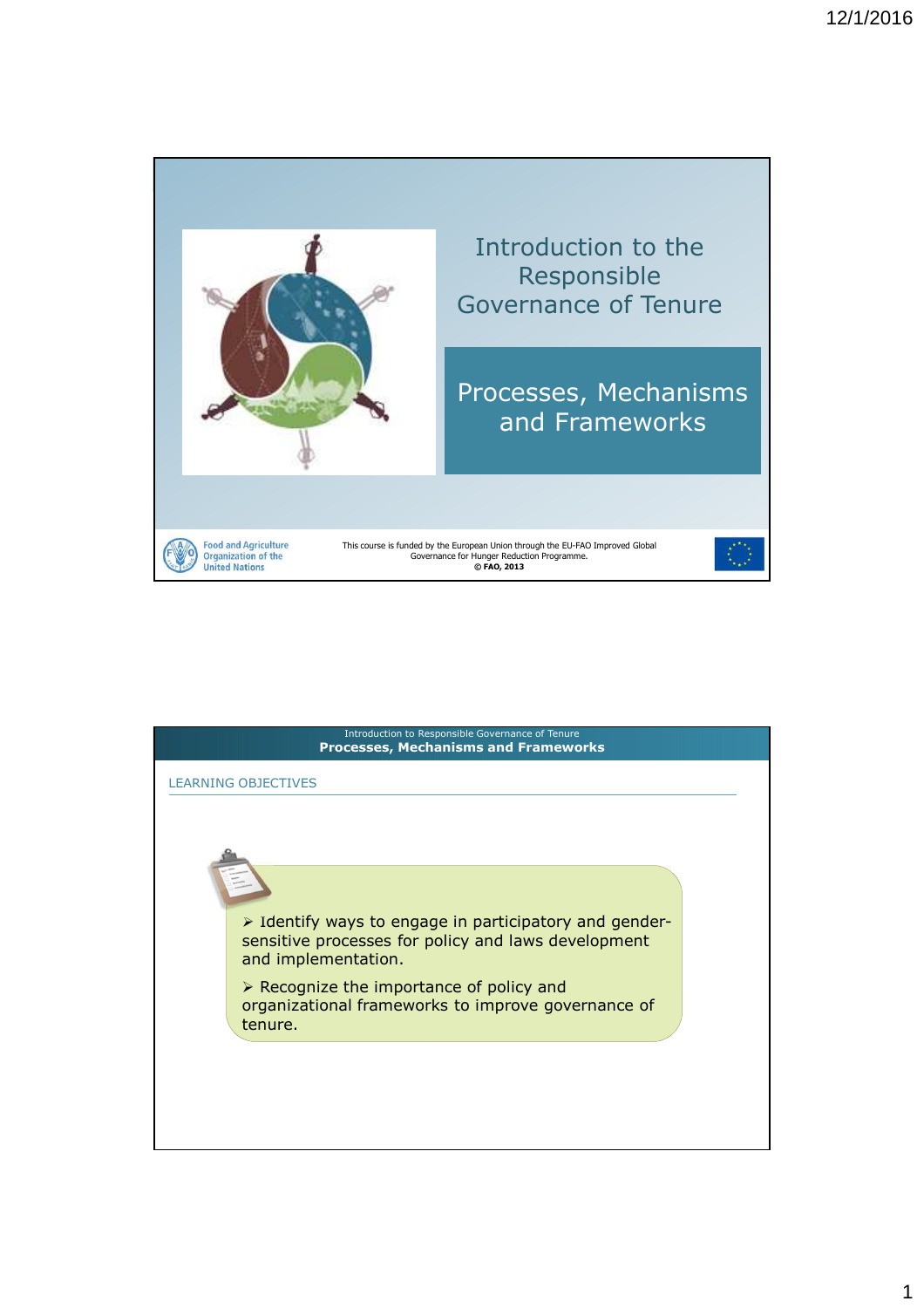



2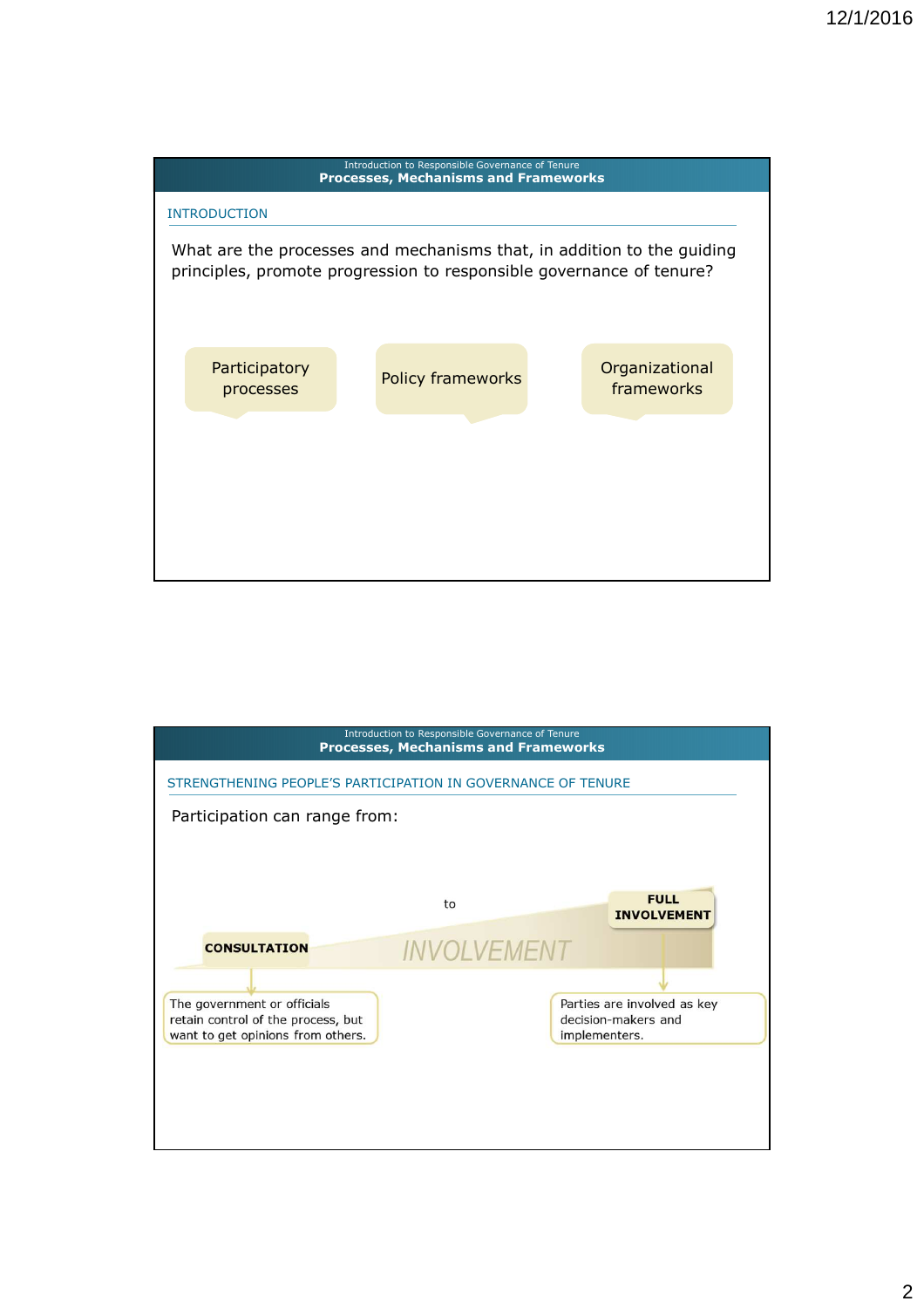

| Introduction to Responsible Governance of Tenure<br><b>Processes, Mechanisms and Frameworks</b>                                                                              |                                                          |
|------------------------------------------------------------------------------------------------------------------------------------------------------------------------------|----------------------------------------------------------|
| WHAT ARE PARTICIPATORY PROCESSES                                                                                                                                             |                                                          |
| The decision on which type of participation is the most<br>appropriate depends on a variety of factors. Which approach<br>to engagement could be used in the examples below? |                                                          |
| A. The government is introducing a new law that<br>allows fishing licenses to be traded.                                                                                     | 1. Face-to-face<br>meetings<br>2. Written<br>submissions |
| <b>B.</b> The government has decided to change access<br>to the fishing areas in the south of the country<br>occupied by a small indigenous community.                       |                                                          |
| <b>C.</b> A new set of rules regulating harvesting of<br>trees in national parks is being developed by a<br>national committee.                                              |                                                          |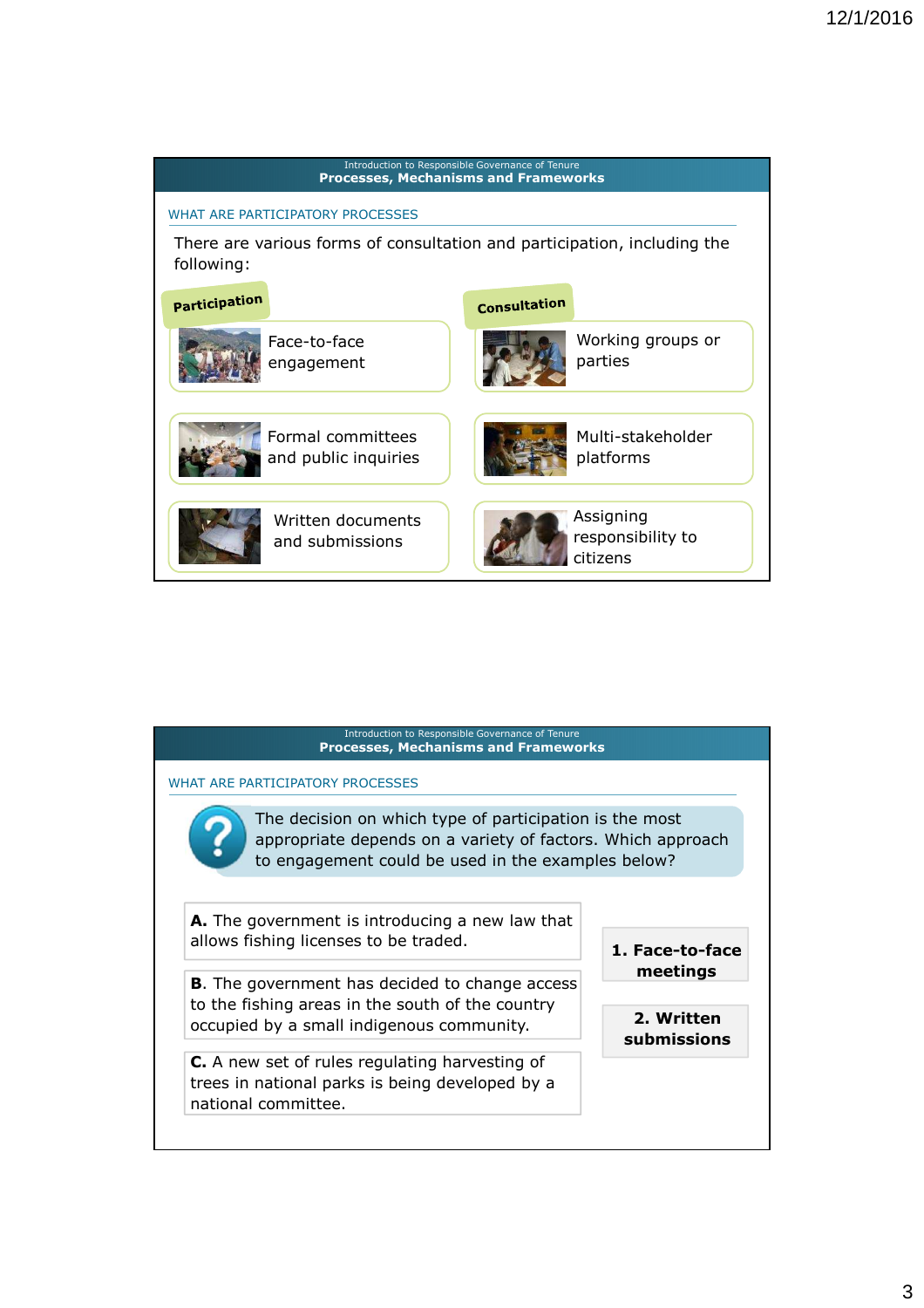

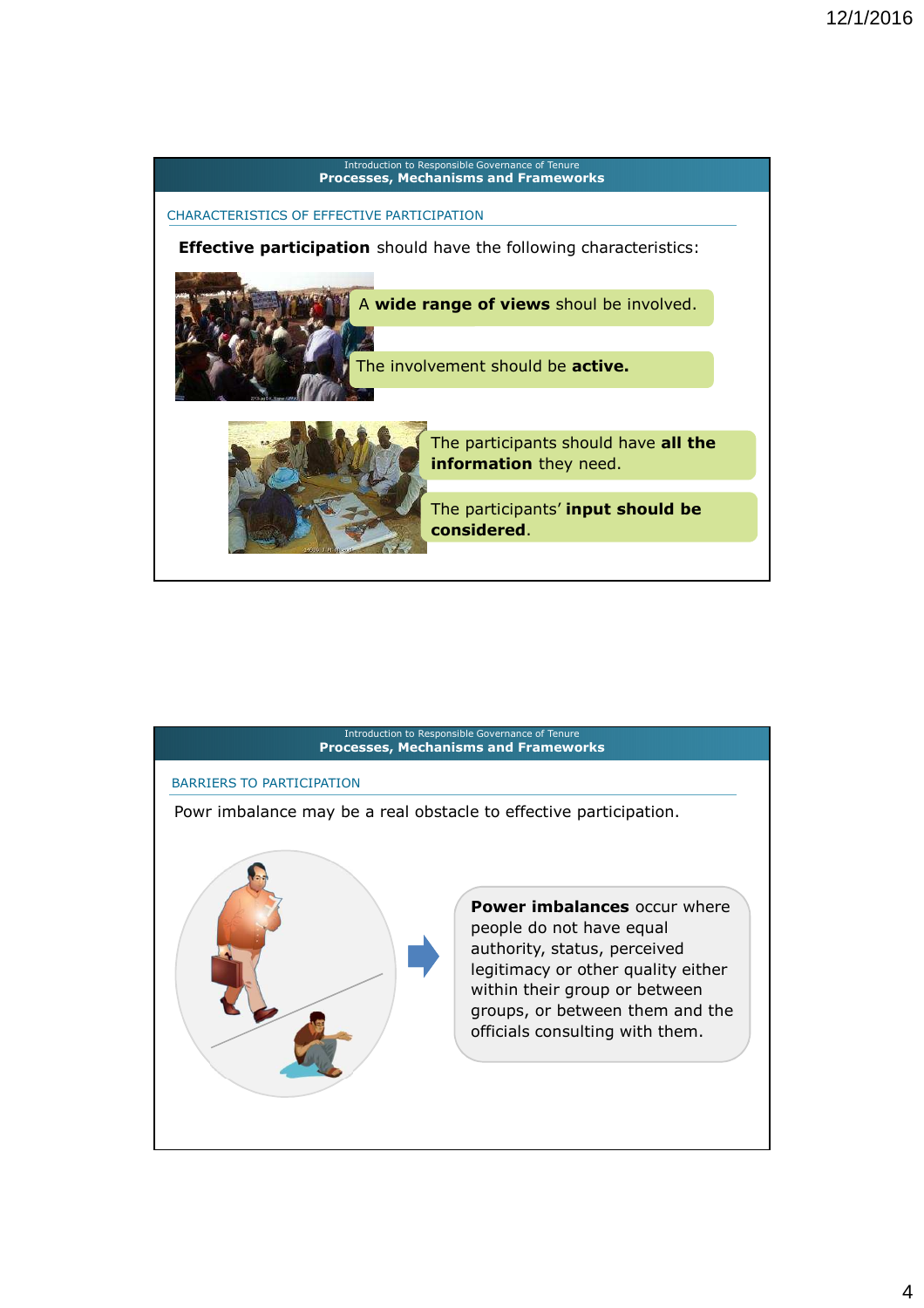



Once these matters are investigated, then positive steps need to be taken.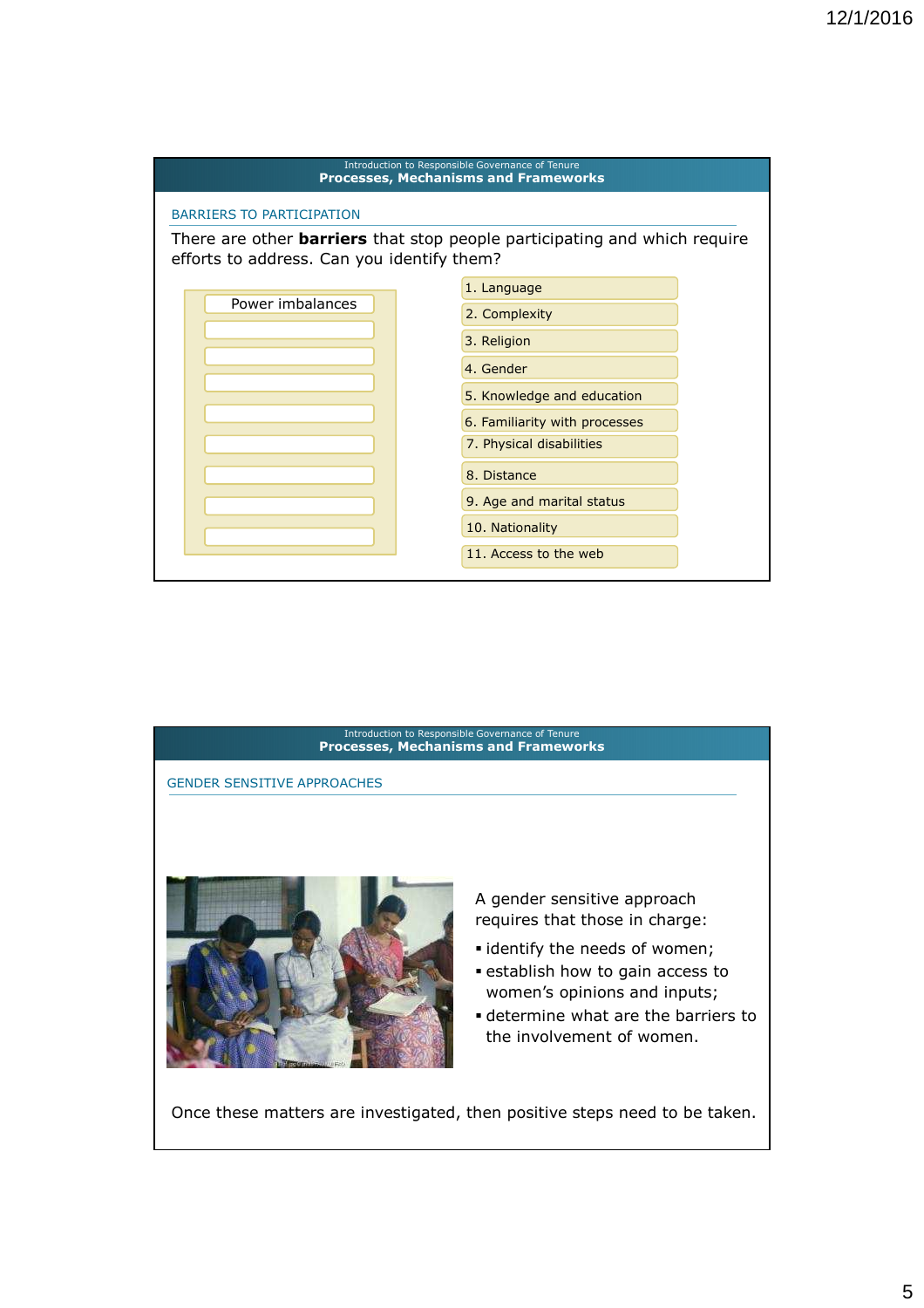

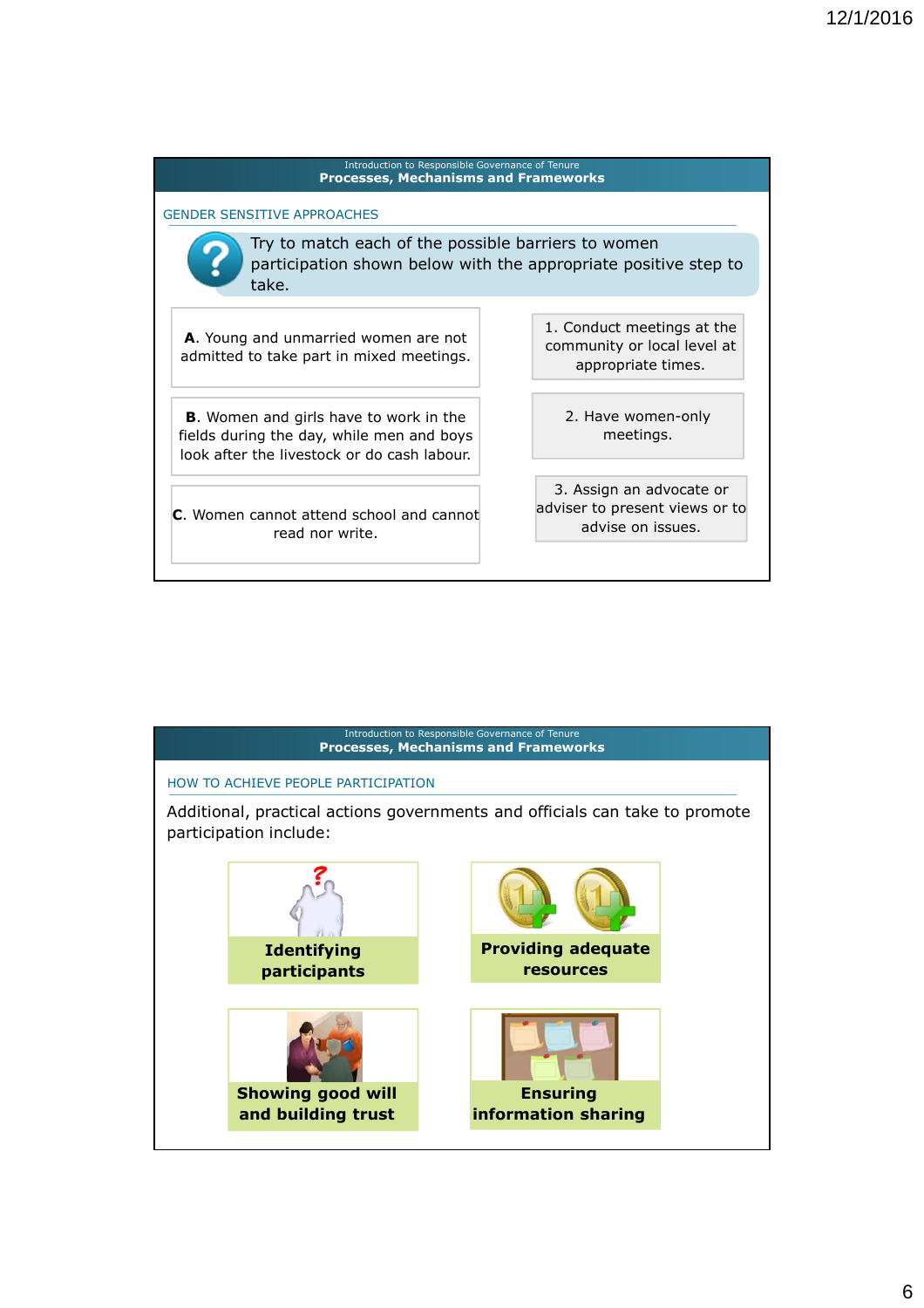

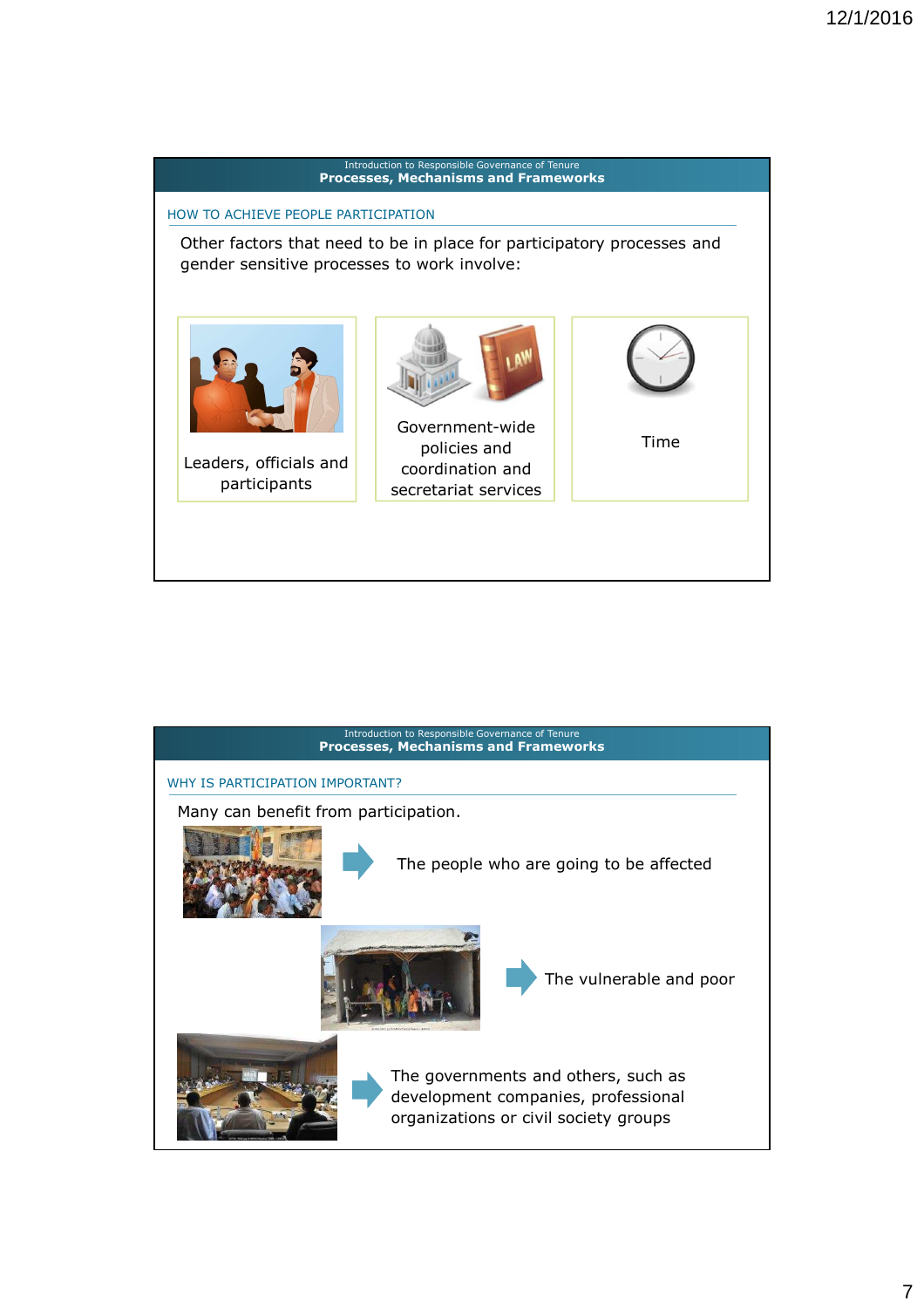

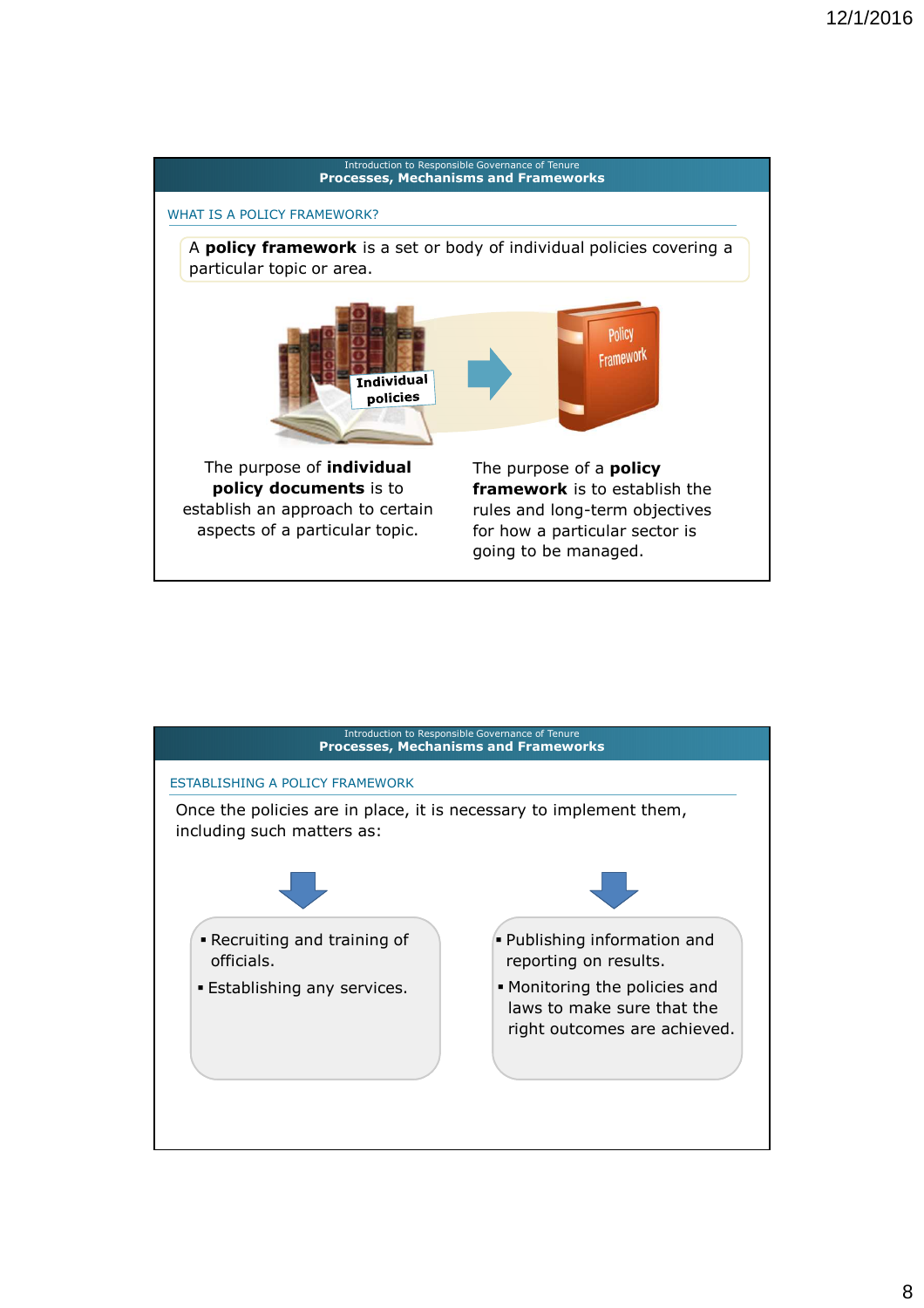

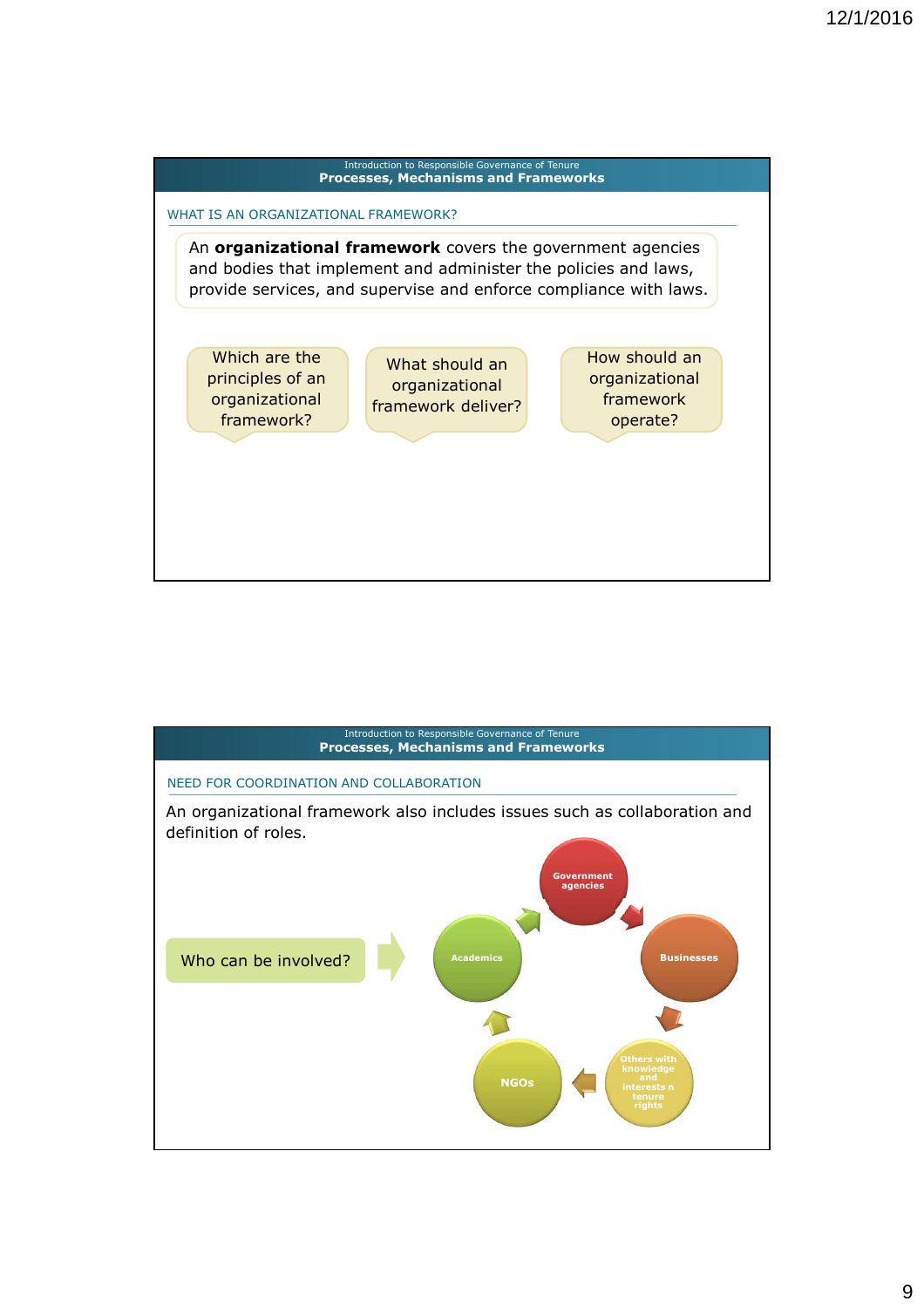